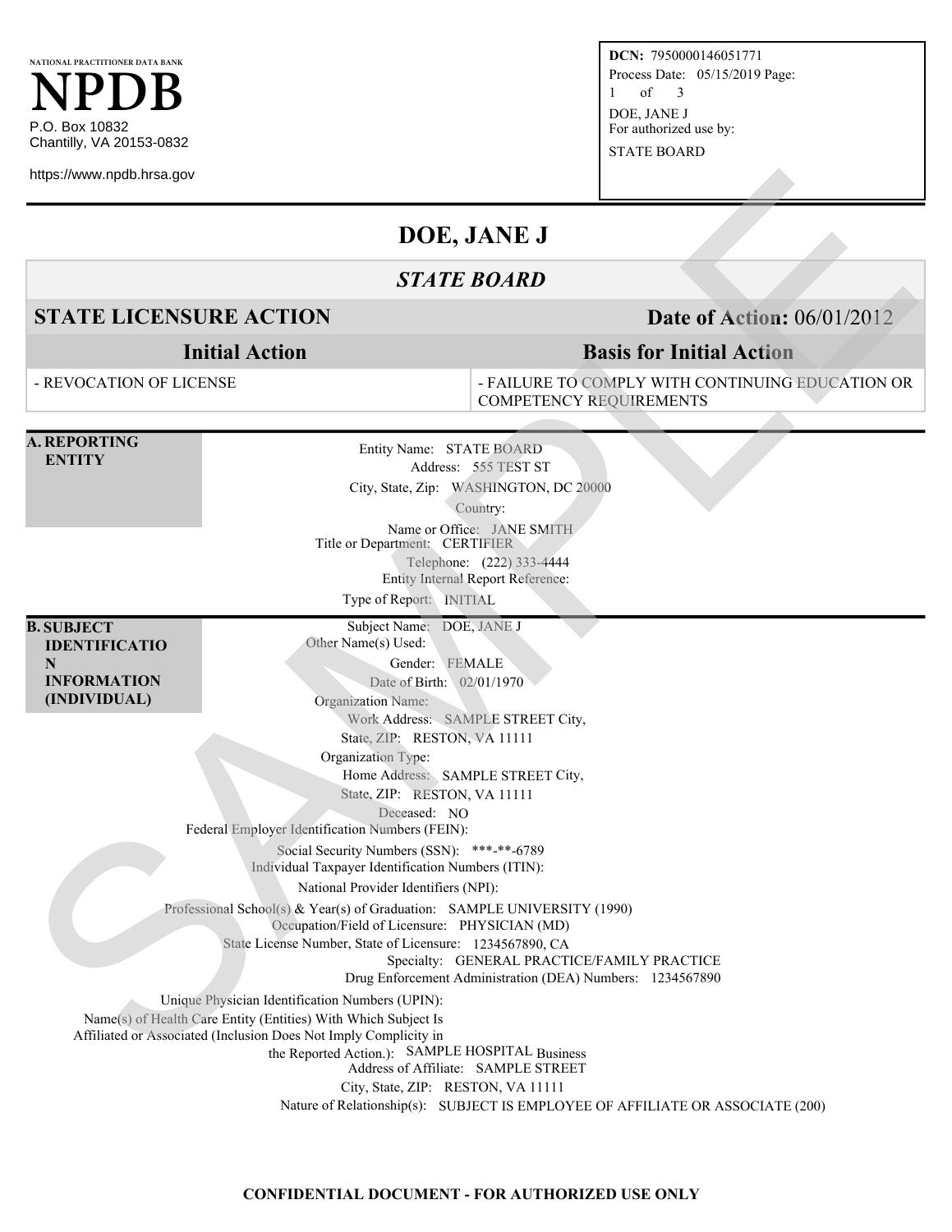| NATIONAL PRACTITIONER DATA BANK<br>NPDB<br>P.O. Box 10832<br>Chantilly, VA 20153-0832<br>https://www.npdb.hrsa.gov |                                                                                                                                                                                                                                                                                                                                                                                                                                                                                                                                                                                                                                                                                                                                                                                                                                                                                                                                                                                                                                                                                                                                                                                                | DCN: 7950000146051771<br>Process Date: 05/15/2019 Page:<br>of<br>2<br>3<br>DOE, JANE J<br>For authorized use by:<br><b>STATE BOARD</b> |
|--------------------------------------------------------------------------------------------------------------------|------------------------------------------------------------------------------------------------------------------------------------------------------------------------------------------------------------------------------------------------------------------------------------------------------------------------------------------------------------------------------------------------------------------------------------------------------------------------------------------------------------------------------------------------------------------------------------------------------------------------------------------------------------------------------------------------------------------------------------------------------------------------------------------------------------------------------------------------------------------------------------------------------------------------------------------------------------------------------------------------------------------------------------------------------------------------------------------------------------------------------------------------------------------------------------------------|----------------------------------------------------------------------------------------------------------------------------------------|
|                                                                                                                    |                                                                                                                                                                                                                                                                                                                                                                                                                                                                                                                                                                                                                                                                                                                                                                                                                                                                                                                                                                                                                                                                                                                                                                                                |                                                                                                                                        |
| $\mathbf{C}$ .<br><b>INFORMATION</b><br><b>REPORTED</b>                                                            | Type of Adverse Action: STATE LICENSURE<br>FAILURE TO COMPLY WITH CONTINUING EDUCATION OR<br>Basis for Action:<br><b>COMPETENCY REQUIREMENTS (A2)</b><br>Name of Agency or Program<br>That Took the Adverse Action<br>LICENSING AGENCY<br>Specified in This Report:<br><b>Adverse Action</b><br>Classification Code(s): REVOCATION OF LICENSE (1110)<br>Date Action Was Taken: $\frac{\delta 5}{05}{2012}$ Date Action<br>Became Effective: 06/01/2012<br>Length of Action: SPECIFIC PERIOD<br>Years:<br>Months: 6<br>Days:<br>Total Amount of Monetary Penalty,<br>Assessment and/or Restitution: \$500.00 Is<br>Subject Automatically Reinstated After<br>YES, WITH CONDITIONS (REQUIRES A REVISION TO ACTION<br>Adverse Action Period Is Completed?:<br>REPORT WHEN STATUS CHANGES)<br>Description of Subject's Act(s) or Omission(s) or Other Reasons for<br>Action(s) Taken and Description of Action(s) Taken<br><b>DESCRIPTION</b><br>by Reporting Entity:<br>Is the Adverse Action Specified in This Report Based on the Subject's<br>Professional Competence or Conduct, Which Adversely Affected, or<br>Could Have Adversely Affected, the<br>Health or Welfare of Patient(s)?: $NQ$ |                                                                                                                                        |
|                                                                                                                    | X<br>Subject identified in Section B has appealed the reported adverse action. Date of<br>Appeal: 06/01/2012                                                                                                                                                                                                                                                                                                                                                                                                                                                                                                                                                                                                                                                                                                                                                                                                                                                                                                                                                                                                                                                                                   |                                                                                                                                        |
| <b>D. SUBJECT</b><br><b>STATEMENT</b>                                                                              | If the subject identified in Section B of this report has submitted a statement, it appears in this section.                                                                                                                                                                                                                                                                                                                                                                                                                                                                                                                                                                                                                                                                                                                                                                                                                                                                                                                                                                                                                                                                                   |                                                                                                                                        |
| <b>E. REPORT STATUS</b>                                                                                            | Unless a box below is checked, the subject of this report identified in Section B has not contested this report.<br>This report has been disputed by the subject identified in Section B.<br>At the request of the subject identified in Section B, this report is being reviewed by the Secretary of the U.S.<br>Department of Health and Human Services to determine its accuracy and/or whether it complies with reporting<br>requirements. No decision has been reached.<br>At the request of the subject identified in Section B, this report was reviewed by the Secretary of the U.S.<br>Department of Health and Human Services and a decision was reached. The subject has requested that the Secretary<br>reconsider the original decision.<br>At the request of the subject identified in Section B, this report was reviewed by<br>the Secretary of the U.S. Department of Health and Human Services. The Secretary's decision<br>is shown below:                                                                                                                                                                                                                                  |                                                                                                                                        |